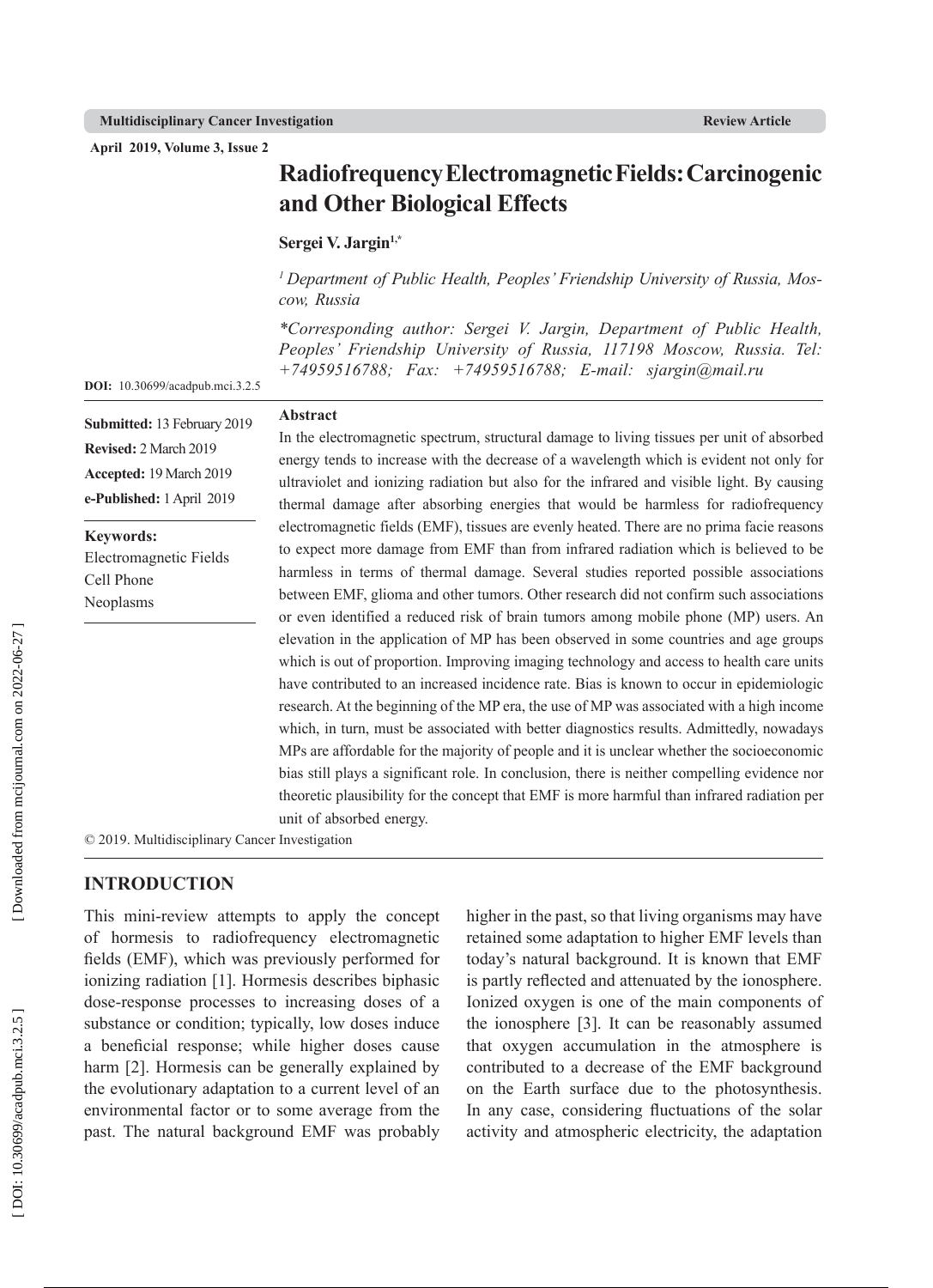of living organisms to EMF has probably occurred in a broad range. There is some *in vivo* and *in vitro* experimental evidence of hormetic responses to EMF [4-7].

## **Biophysical Aspects**

In the range of EMF frequencies, the structural damage of living tissues per unit of absorbed energy tends to increase with the decreasing wavelength. the structural damage is caused both by ultraviolet and ionizing radiation as well as infrared and visible light. After being absorbed in superficial tissue layers, thermal damage is caused that would be harmless for EMF; while tissues are evenly heated. Accordingly, there are no prima facie reasons to anticipate more important damages from EMF than from infrared radiation which is believed to be harmless in terms of thermal damage. Apart from EMF, a body can be heated by thermal conduction e.g. from surrounding hot air or water. If the absorbed energy is assumed to be equal, a hot bath can cause more structural damage (if any) than EMF. Heating by conduction means an intensification of thermal or Brownian motion of all molecules including potentially vulnerable nucleic acids and proteins. EMF generates currents with the movement primarily of charged or polar particles such as ions and water molecules [8, 9]. Indeed, an increased risk of malignancy and DNA break repair inhibition after multiple heat exposures have been reported [10-12]. In daily life, EMF is rarely intensive enough to cause measurable heating of a human body. There is no reliable evidence of molecular or other structural alteration caused by being heated with thermal conduction, infrared or radiofrequency radiation which means that they are all below the level of thermal damage. The evidence for genotoxic effects of EMF is considered to be very weak [13]. In this regards, a hypothesis about oxidative stress as a supposed mechanism of harmful EMF effects should be mentioned [14-16], as there are no clear reasons to assume that EMF causes more oxidative stress than infrared rays or heating by conduction. The concept of oxidative stress seems to be generally overused [17, 18].

The specific energy absorption rate (SAR) per unit of tissue mass (W/kg) is the main measure of exposure to EMF. SAR values are usually averaged over time, either over the periodicity of the signal or over any period of 6 minutes. The relationship between SAR and tissue temperature depends on thermophysiological parameters, especially blood perfusion rates [9, 19, 20]. The only consistent proven biological effect of EMF in humans is heating. Some discussed effects as non-thermal may be thermal in nature, while subtle thermal effects from EMF usually have no consequence to health [21-23]. Accordingly, the goal of SAR restrictions/limits in guidelines and standards is the prevention of whole-body heat stress and excessive local temperature rise. The heating of brain tissue is most relevant for mobile phone (MP) users for which adults and children head models are used in scientific research [9, 19, 20, 24]. In future, potential damaging hot spots due to focally enhanced tissue by conduction and/or wave interference in a motionless target should be studied in models imitating an extreme situation such as a child sleeping with an emitting MP at his or her ear [25].

#### **Epidemiological Research**

According to the International Agency for Research on Cancer (IARC), there is limited evidence in favor of carcinogenicity of EMF, although they have also declared an alternative opinion that the evidence in humans is inadequate [9, 26]. Several epidemiological studies reported associations between EMF and glioma, acoustic neuroma, and other tumors [27-36]. Other research did not confirm such associations or even identified a diminished risk of brain tumors among MP users [37-42], which could have been caused by bias and/or hormesis. In the large multicenter INTERPHONE study, no increase in the risk of glioma or meningioma was observed in MP users. There were suggestions of an elevated glioma risk at the highest exposure levels, but potential bias prevented a causal interpretation [41, 43]. A re-analysis of Canadian data from the INTERPHONE study showed significant results for glioma; comparing the quartile with the highest MP use to those who were not regular users [odds ratio: 2.2 (95% limits: 1.3, 4.1)]. Unlike the Canadian statistics, the INTERPHONE multinational data showed a significantly diminished risk of the studied tumors in the majority of MP users, while a modest risk elevation was found only in the top decile of the cumulative MP use [44, 45].

If the carcinogenic effects of EMF from MPs were substantial, the corresponding incidence rates would have been higher; especially in more developed countries. However, the incidence of glioma in the US remained stable between1992-2008 in spite of the great increase in the MP use [46, 47]. According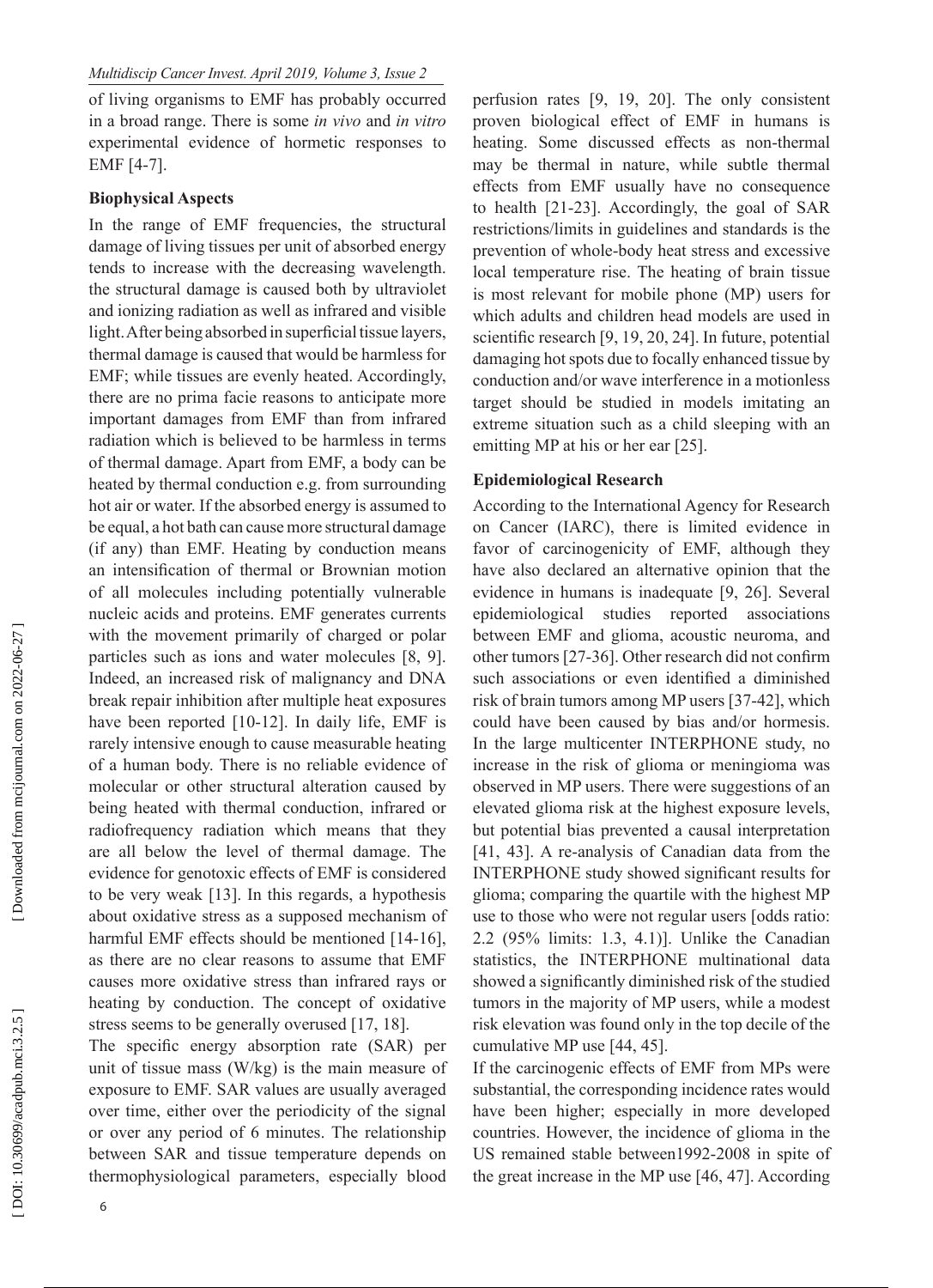to the IARC, there has been no substantial increase in brain tumor incidence rates since the beginning of the MP era [9]. According to the International Commission for Non-Ionizing Radiation Protection (ICNIRP) and Scientific Committee on Emerging and Newly Identified Health Risks (SCENIHR), the trend in the accumulating evidence is against the hypothesis that MPs may cause brain tumors [44, 48]. The most recent review concluded that the current evidence including *in vitro*, *in vivo*, and epidemiological studies do not indicate an association between MP use and tumors developing from the most exposed organs and tissues, the brain and salivary glands in particular. Any potentially undetected risk is expected to be small, possibly concerning those using MP for a long period (>15 years), rare brain tumor types, and MP usage by children [49]. A moderate increase in the incidence of brain tumors in certain time periods, countries and age groups [50, 51] is out of proportion to the tremendous rise in the MP use. Some researchers do not exclude the role of MPs as a cause of this increase and also mention the X-ray exposures from CT scans [50]. It seems to be logical that the registered incidence of brain tumors has increased due to improvements in imaging technology and access to health care units [46, 47, 50-52].

In the INTERPHONE and some other studies, the risk of glioma tended to be higher in individuals who reported the usual MP use on the same side of the head as their tumors [40, 41]. However, the ipsilateral effect found in low exposure groups suggested that patients might have over-reported the use of MPs on the tumor side (recall bias) [41, 43]. Bias is known to occur in the epidemiologic research: the dose-dependent selection and selfselection, observation, participation, recall bias, etc. [21, 49, 53]. At the beginning of the MP era, the use of MPs was associated with a higher income [39], which, in turn, must be associated with better diagnostics. This bias can explain dose-effect relationships in some studies. Admittedly, MPs are affordable today for the majority of people also in developing countries; and it is unclear whether the socioeconomic bias still plays any significant role.

## **Experimental Studies**

Long-term exposures to EMF have consistently shown no increase in cancer risk in animal experiments [48, 54, 55]. Numerous *in vitro* studies have been negative as well, while the more research quality criteria were satisfied, the less cellular responses tended to be observed [56, 57]. Reliability of some experimental data is questionable as they report a carcinogenic effect at exposures below the limits for MP, while a clear dose-response effect is absent [58]. The publication bias i.e. preferred publication of positive results is known. As mentioned above, the existing evidence was found not to be sufficient to prove that EMF is directly genotoxic, while some of the reported adverse effects may be attributed to hyperthermia. The supposed combined effect of EMF with carcino- and mutagens need further investigations [9, 13, 59, 60]. As discussed in this review, the only thinkable mechanisms are heating and induced electric currents. Biological systems are "noisy" on the molecular level as a consequence of thermal agitation. EMF affects cells or other biological structures if their physical impact overcomes the endogenous noise i.e. thermal motion [61].

Certain experimental results on the molecular and cellular levels are important but their significance for the pathogenesis of human diseases remains uncertain. Considering the adaptation of living organisms to EMF, it is not enough to demonstrate an alteration mechanism on a molecular level to document a damaging effect as there may be permanently functioning mechanisms of repair and compensation. The same has been discussed for ionizing radiation, where DNA damage and repair are in dynamic equilibrium at exposure levels comparable to the natural radiation background [1]. Of considerable interest are the results by Ketabi et al., [62] and Mohammadzadeh et al., [63] on the frequency dependent influence of EMF on the ion channels in artificial membranes and the OmpF channel-forming protein. The questions, however, remain how efficient is this impact on the *in vivo* counteractions and what implications has the EMF influence on cell membranes for the hydration state of cells and pathogenesis of diseases. In particular, the assumption that "EMF at 930 MHz probably induces a specific conformation in the protein through changes in the structure of surrounding water molecules" [62] needs an experimental confirmation in protein solutions. Further studies are obviously needed.

Existing experimental findings cannot provide an explanation for supposed carcinogenicity of EMF, while no established biological or biophysical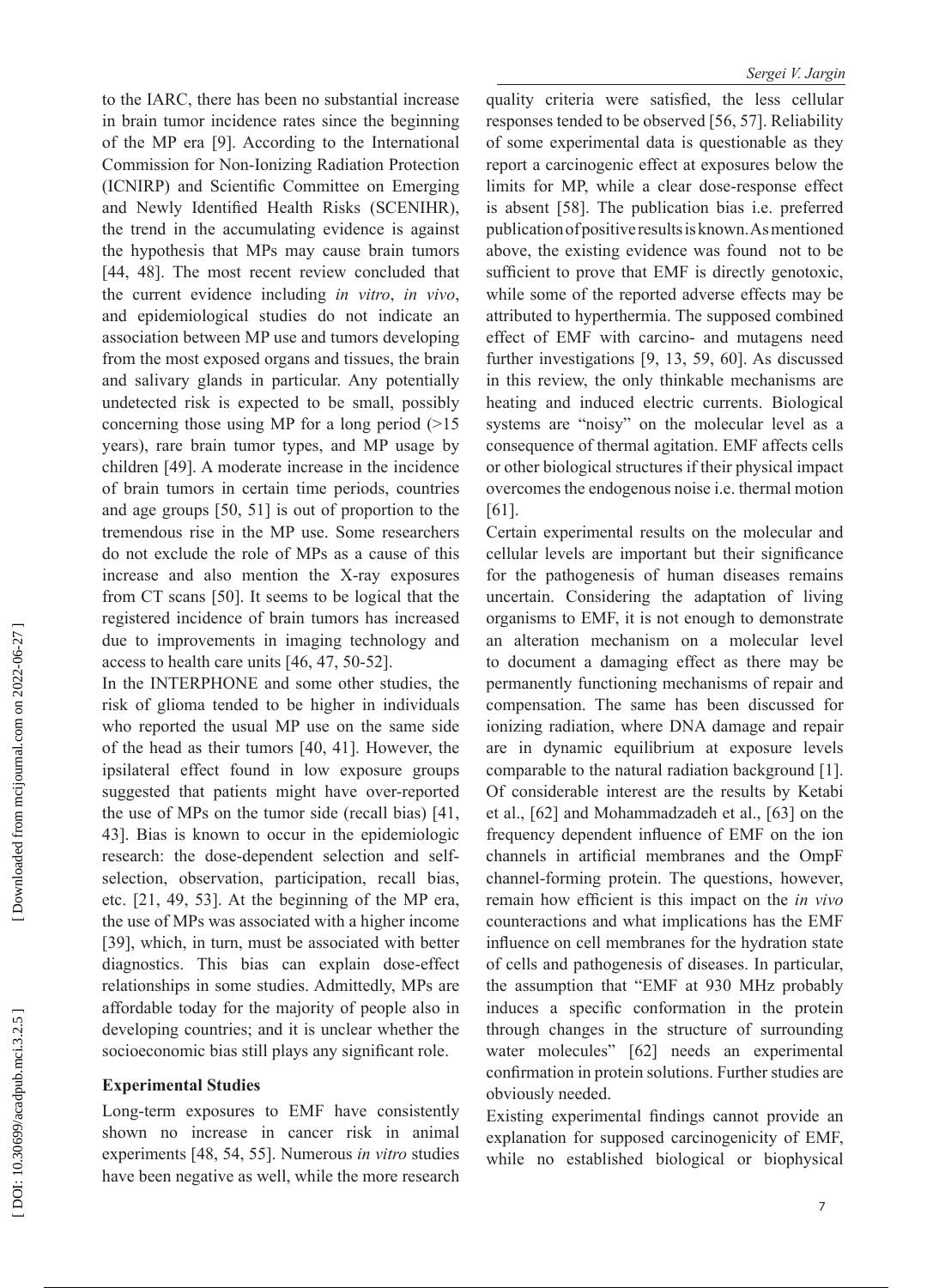#### *Multidiscip Cancer Invest. April 2019, Volume 3, Issue 2*

mechanisms are known [44, 54, 57, 58]. Large-scale animal experiments could provide more information, for example, studies within the framework of the National Toxicology Program (NTP) in the US. The recent NTP report suggested that a lifetime intermittent exposure to CDMA (Code Division Multiple Access) or GSM (Global System for Mobile communication) 900 MHz signals at a whole-body average SAR of 1.5-6 W/kg 18 h/day increased the incidence of gliomas in the brain and schwannomas of the heart in male rats, but not females [64, 65]. The tumors did not shorten the average lifespan. The life duration in almost all study groups of males and in some groups of females was longer in controls, which is compatible with hormesis. The life duration is obviously more important than the incidence of particular age-associated tumors that have no impact on the average lifespan. Furthermore, it was noticed that neither glial cell hyperplasia nor heart schwannomas were observed in control rats [66]. Note that the histological evaluation of glial hyperplasia may be not free from subjectivity. A statistically significant increase in the incidence of heart schwannoma was observed in EMF-treated male rats in a recent study [67]. The cause of the differences between the study and control groups could have been temperature-induced metabolic changes due to a slight (usually <1°C) but a prolonged elevation of the body temperature in many exposed rats [49]. This assumption agrees with the negative results of NTP carcinogenesis studies in mice [68], which are less sensitive to EMF-induced increase in body temperature [69]. The more pronounced effect in male rats [64, 65, 67] may be due to being larger than females and higher sensitivity of male rats to EMF-induced heating [69]. Moreover, the absence of a significant increase in the body temperature does not disprove the local heating [64, 65] with hot spots caused by local tissue properties and wave interference e.g. in motionless, sleeping animals. In any case, the exposure time (9-19 h/day) in the experiments [64, 65, 67] was incomparably higher than in MP users.

## **UHF Therapy in Head and Neck Area**

Supposed risks discussed above are induced by EMF of non-thermal intensity i.e. with a negligible elevation of the tissue temperatures. At the same time, the ultra-high frequency (UHF) therapy of thermal intensity has been widely used and officially recommended in the former Soviet Union (fSU) for the treatment of inflammatory otorhinolaryngological and other conditions in children and adults since the 1960s [70-74]. The output power of UHF devices applied to the head and neck area has been 15- 30 W [71]. The extremely high-frequency (EHF) fields have also been used for respiratory and allergic conditions in children, while the absence of contraindications was pointed out [70]. Associations of the UHF therapy with brain or other tumors have never been reported, although brain and eye tissues may suffer if certain power levels are exceeded [75]. Considering the anatomical proximity of tonsils, nasal cavity, eyes and the brain; especially in children, there have been concerns about such use of microwaves [72]. Experiments with large animals e.g. calves, imitating UHF-therapy, might be helpful to evaluate adverse effects, including those from imprecise focusing and excessive exposures that may occur in the routine practice.

The UHF therapy (5-12 procedures lasting for a period of 5-15 min for each procedure) [71] can be regarded as a subacute exposure, while the total absorbed energy in MP users may be higher. However, in view of the lacking verification of any non-thermal damaging mechanism, established knowledge does not suggest accumulation EMF effects with time [48]. Lifetime studies of EMFexposed animals have shown no cumulative adverse effects in their endocrine, hematological, or immune systems. Cardiovascular system and blood pressure regulation are not affected in the absence of significant heating or electric currents [22]. No correlations between the *in vitro* exposure duration and cellular responses have been found [57]. The epidemiological data have been, however, controversial. People using MP for a long period  $(≥10 \text{ years})$  and accumulating the highest lifetime doses, might be expected to have the highest risk. This was found by the INTERPHONE study neither for glioma nor for meningioma [41]. In other studies, the risk of glioma increased with the increasing application time since the first MP use or with increasing cumulative call time [27, 29, 35]. Considering potential bias in the epidemiological research, cumulative effects should be tested by large-scale animal experiments. Analogously to the infrared radiation, no plausible mechanisms of the supposed accumulation of non-thermal EMF effects are known. Some kinds of thermal damage can, however, accumulate e.g. decreasing lens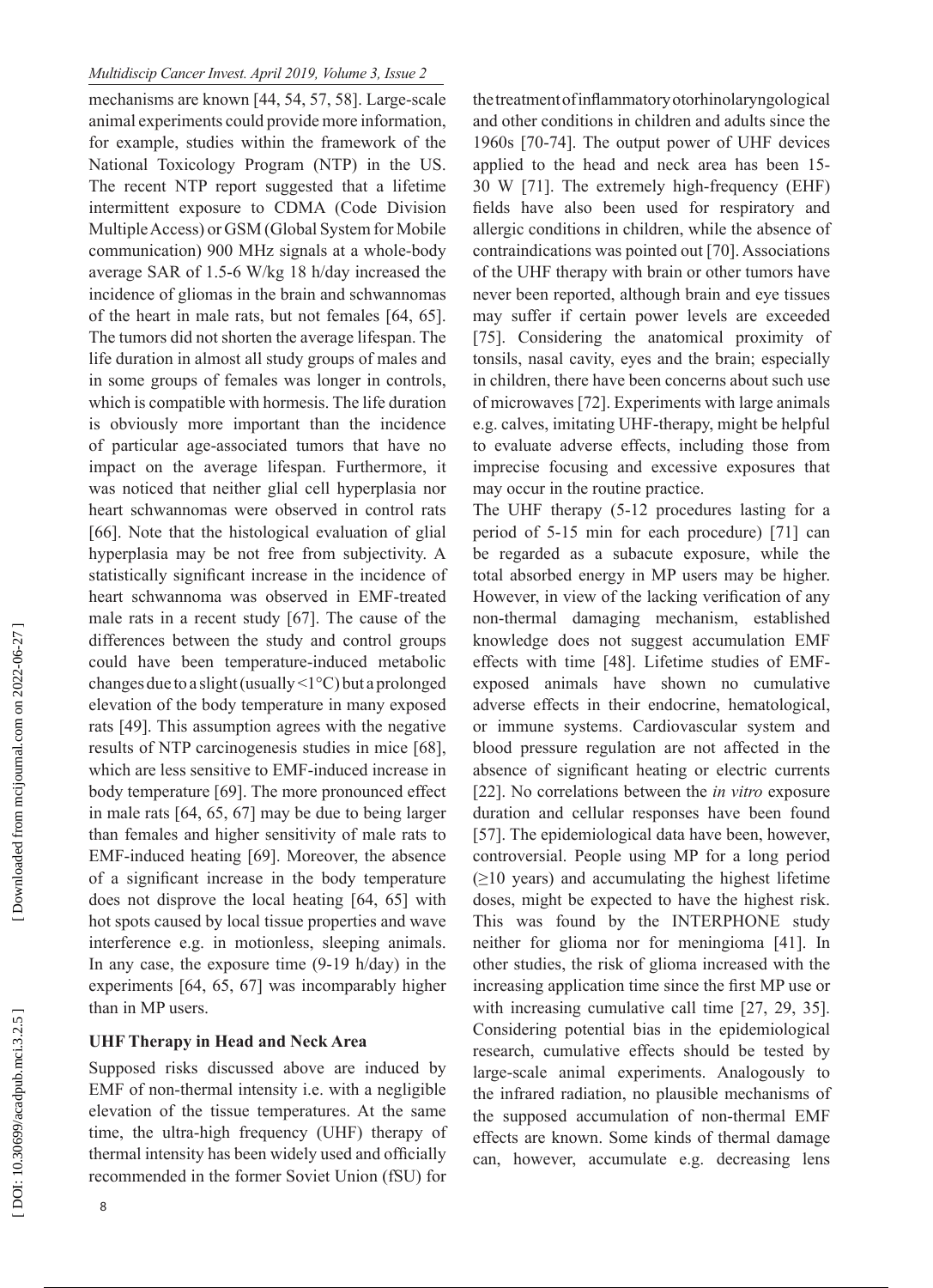transparency.

Being a component of the natural environment, EMF may affect living organisms like the weather does, not necessarily causing harm. Theoretically, EMF may influence the nervous system, where moving electrical potentials participate. Transient effects on neural functions or retinal phosphenes are not considered to be adverse health effects, although they may be disturbing [76]. The same can be said about the possible associations between EMF and tinnitus which has not been well established [77]. Results of a meta-analysis suggested that EMF may have a slight impact on human attention and working memory [78, 79], although there is an opinion that such effects are unproven [76, 80]. Improvement of cognition and other positive effects of transcranial magnetic and direct current stimulation have been also reported [81-83], which is beyond the scope of this review.

There have been reports from the fSU on the non-thermal effects of EMF on neural, immune, endocrine, and reproductive functions [84-88]. Stricter regulations limiting professional exposures to EMF in the fSU than in the US have been partly based on such reports [89]. Admittedly, some results could not be reproduced [90-92]. Certain experiments have been doubtful, for example, irradiation of eggs in an incubator by a static MP resulted in increased embryonic mortality. So, concerns were raised in terms of EMF impact on human embryos and newborn infants [25]. It was not taken into account that chicken embryos in an incubator are static and thermally insulated, being at the same time very vulnerable to heat [93]. The temperature inside eggs may be elevated with damaged hot spots.

# **CONCLUSION**

In conclusion, there is neither compelling evidence nor theoretic plausibility of cause-effect relationships between exposures to EMF and cancer. Certainly, epidemiological studies cannot be dismissed; but more attention should be given to potential systematic errors and bias. Large samples and statistical precision do not protect against bias [94]. To confirm a cause-effect relationship, verification by reliable methods and understanding of mechanisms are generally needed [95]. Robust evidence could be obtained from large-scale animal experiments. The main problem with experiments of rare outcomes is the difficulty to achieve statistical significance due to a limited number of animals. To make experiments less expensive, it is unnecessary to examine the health conditions of each animal, perform necropsies or look for certain malignancies [55]. It would suffice to maintain large numbers of animals and register the life duration in equal conditions [96]. The life span is known to be a sensitive attributable endpoint to radiation exposures. In the NTP experiments discussed above [64, 65], the life duration was longer in exposed animal groups than in controls, which may reflect the net benefit in accordance with hormesis. The net benefit or harm reflected in the life duration is obviously more important than the incidence of certain age-related tumors. As for the regulations, strict observation of realistic safety norms is more helpful than excessive restrictions for public health.

## **ACKNOWLEDGMENTS**

Not applicable.

# **CONFLICT OF INTEREST**

The authors declared no conflict of interest.

## **ETHICS APPROVAL**

Not applicable.

## **REFERENCES**

- 1. Jargin SV. Hormesis and radiation safety norms: Com ments for an update. Hum Exp Toxicol. 2018;37(11):1233- 43.[DOI: 10.1177/0960327118765332](http://dx.doi.org/10.1177/0960327118765332) [PMID: 29607734](http://www.ncbi.nlm.nih.gov/pubmed/29607734) .
- 2. Mattson MP, Calabrese EJ. Hormesis. A Revolution in Biology, Toxicology and Medicine. New York: Springer; 2010.
- 3. Anderson D, Fuller-Rowell T. The ionosphere. Boulder, CO: Space Environment Center; 1999.
- 4. Kholodov Iu A. [The body and magnetic fields]. Usp Fiziol Nauk. 1982;13(2):48-64. [PMID: 6178230](http://www.ncbi.nlm.nih.gov/pubmed/6178230).
- 5. Tsybulin O, Sidorik E, Kyrylenko S, Henshel D, Yakymen ko I. GSM 900 MHz microwave radiation affects embryo development of Japanese quails. Electromagn Biol Med. 2012;31(1):75-86. [DOI: 10.3109/15368378.2011.624656](http://dx.doi.org/10.3109/15368378.2011.624656) [PMID: 22268787](http://www.ncbi.nlm.nih.gov/pubmed/22268787) .
- 6. Sun C, Wei X, Fei Y, Su L, Zhao X, Chen G, et al. Mo bile phone signal exposure triggers a hormesis-like effect in  $Atm(+)+$ ) and  $Atm(-)$  mouse embryonic fibroblasts. Sci Rep. 2016;6:37423. [DOI: 10.1038/srep37423](http://dx.doi.org/10.1038/srep37423) PMID: [27857169](http://www.ncbi.nlm.nih.gov/pubmed/27857169) .
- 7. Perez FP, Zhou X, Morisaki J, Jurivich D. Electromag netic field therapy delays cellular senescence and death by enhancement of the heat shock response. Exp Geron tol. 2008;43(4):307-16. [DOI: 10.1016/j.exger.2008.01.004](http://dx.doi.org/10.1016/j.exger.2008.01.004) [PMID: 18325704](http://www.ncbi.nlm.nih.gov/pubmed/18325704) .
- 8. Stuchly MA. Interaction of radiofrequency and microwave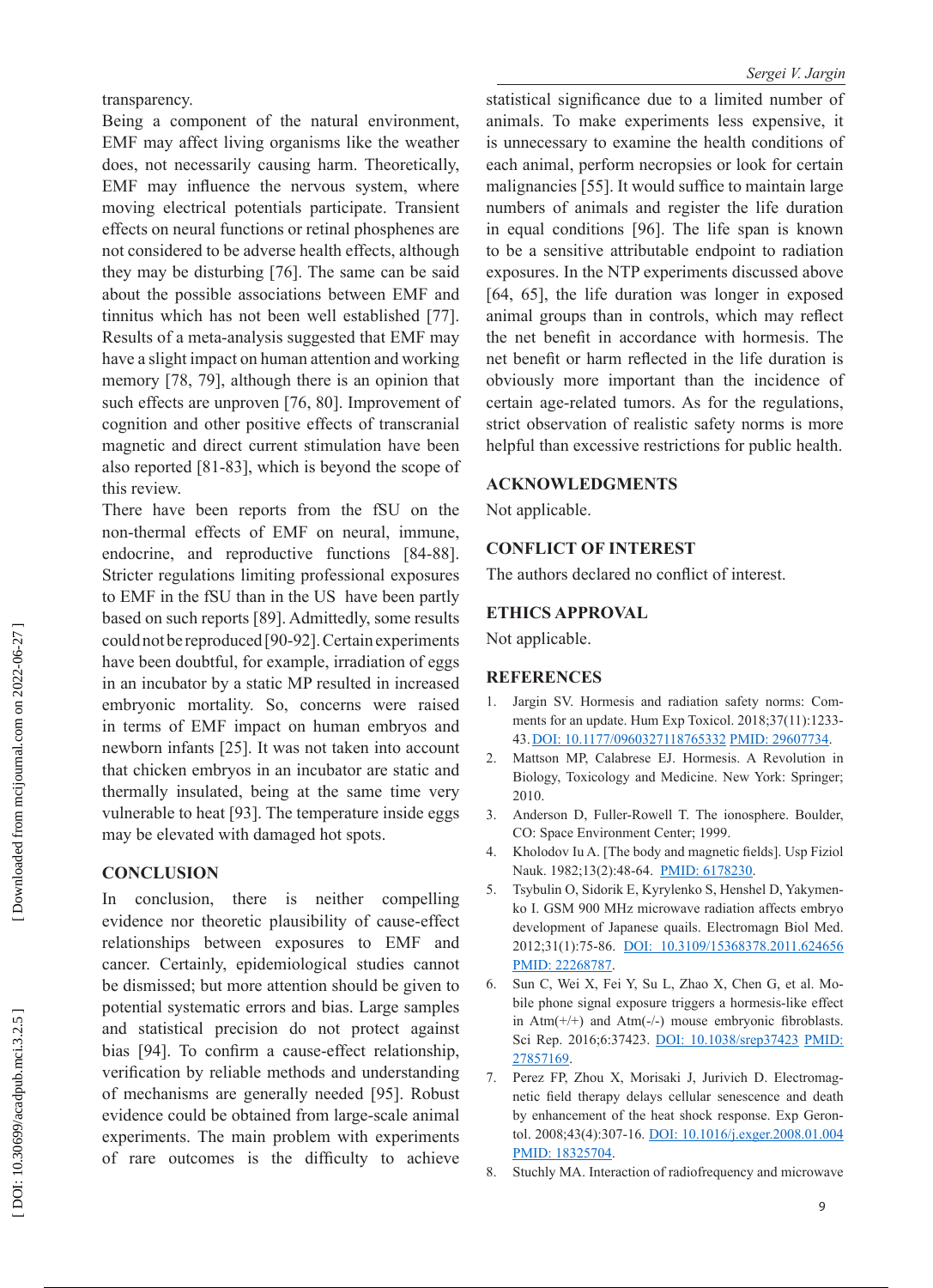radiation with living systems. A review of mechanisms. Radiat Environ Biophys. 1979;16(1):1-14. [PMID: 382232](http://www.ncbi.nlm.nih.gov/pubmed/382232) .

- 9. International Agency for Research on Cancer. IARC Monographs on the Evaluation of Carcinogenic Risks to Humans. Non-ionizing radiation, Part 1: static and ex tremely low-frequency (ELF) electric and magnetic fields. France: WHO, IARC Press; 2013. 1-460s p.
- 10. Moulin JJ, Wild P, Mantout B, Fournier-Betz M, Mur JM, Smagghe G. Mortality from lung cancer and cardiovascu lar diseases among stainless-steel producing workers. Can - cer Causes Control. 1993;4(2):75-81. [PMID: 8386949](http://www.ncbi.nlm.nih.gov/pubmed/8386949).
- 11. Tenkanen L, Hakulinen T, Hakama M, Saxen E. Sauna, dust and migration as risk factors in lung cancer among smoking and non-smoking males in Finland. Int J Cancer. 1985;35(5):637-42. <u>[PMID: 3997283](http://www.ncbi.nlm.nih.gov/pubmed/3997283)</u>.
- 12. Bunin GR, Robison LL, Biegel JA, Pollack IF, Rorke-Ad ams LB. Parental heat exposure and risk of childhood brain tumor: a Children's Oncology Group study. Am J Epidemi ol. 2006;164(3):222-31. [DOI: 10.1093/aje/kwj174](http://dx.doi.org/10.1093/aje/kwj174) [PMID:](http://www.ncbi.nlm.nih.gov/pubmed/16775044)  [16775044](http://www.ncbi.nlm.nih.gov/pubmed/16775044) .
- 13. Verschaeve L, Juutilainen J, Lagroye I, Miyakoshi J, Saun ders R, de Seze R, et al. In vitro and in vivo genotoxicity of radiofrequency fields. Mutat Res. 2010;705(3):252-68. [DOI: 10.1016/j.mrrev.2010.10.001](http://dx.doi.org/10.1016/j.mrrev.2010.10.001) [PMID: 20955816](http://www.ncbi.nlm.nih.gov/pubmed/20955816) .
- 14. Chauhan P, Verma HN, Sisodia R, Kesari KK. Micro wave radiation (2.45 GHz)-induced oxidative stress: Whole-body exposure effect on histopathology of Wis tar rats. Electromagn Biol Med. 2017;36(1):20-30. [DOI:](http://dx.doi.org/10.3109/15368378.2016.1144063)  [10.3109/15368378.2016.1144063](http://dx.doi.org/10.3109/15368378.2016.1144063) [PMID: 27362544](http://www.ncbi.nlm.nih.gov/pubmed/27362544) .
- 15. El-Helaly M, Abu-Hashem E. Oxidative stress, melatonin level, and sleep insufficiency among electronic equipment repairers. Indian J Occup Environ Med. 2010;14(3):66-70. [DOI: 10.4103/0019-5278.75692](http://dx.doi.org/10.4103/0019-5278.75692) [PMID: 21461157](http://www.ncbi.nlm.nih.gov/pubmed/21461157) .
- 16. Mortazavi SM, Mortazavi SA. Oxidative mechanisms of biological activity of low-intensity radiofrequency ra diation. Electromagn Biol Med. 2016;35(4):303-4. [DOI:](http://dx.doi.org/10.3109/15368378.2016.1138125)  [10.3109/15368378.2016.1138125](http://dx.doi.org/10.3109/15368378.2016.1138125) [PMID: 27232546](http://www.ncbi.nlm.nih.gov/pubmed/27232546) .
- 17. Jargin SV. On the use of carnosine and antioxidants: A letter from Russia. J Intercult Ethnopharmacol. 2016;5(3):317-9. [DOI: 10.5455/jice.20160409010229](http://dx.doi.org/10.5455/jice.20160409010229) [PMID: 27366359](http://www.ncbi.nlm.nih.gov/pubmed/27366359) .
- 18. Giorgio M. Oxidative stress and the unfulfilled promises of antioxidant agents. Ecancermedicalscience. 2015;9:556. [DOI: 10.3332/ecancer.2015.556](http://dx.doi.org/10.3332/ecancer.2015.556) [PMID: 26284120](http://www.ncbi.nlm.nih.gov/pubmed/26284120) .
- 19. Samaras T, Kalampaliki E, Sahalos JN. Influence of ther mophysiological parameters on the calculations of temper ature rise in the head of mobile phone users. IEEE Trans Electromagn Compat. 2007;49(4):936-9.
- 20. Hirata A, Shirai K, Fujiwara O. On averaging mass of SAR correlating with temperature elevation due to a dipole antenna. Prog Electromagn Res. 2008;84:221-37. [DOI:](http://dx.doi.org/10.2528/PIER08072704.)  [10.2528/PIER08072704](http://dx.doi.org/10.2528/PIER08072704.) .
- 21. National Cancer Institute. Cell Phones and Cancer Risk. Bethesda, MD: NIH; 2017 [updated 2019 January 09; cited 2019 April 09]. Available from: [https://www.cancer.](http://www.cancer.gov/about-cancer/causes-prevention/risk/radiation/cell-phones-fact-sheet) [gov/about-cancer/causes-prevention/risk/radiation/cell](http://www.cancer.gov/about-cancer/causes-prevention/risk/radiation/cell-phones-fact-sheet) [phones-fact-sheet](http://www.cancer.gov/about-cancer/causes-prevention/risk/radiation/cell-phones-fact-sheet) .
- 22. Black DR, Heynick LN. Radiofrequency (RF) effects on

blood cells, cardiac, endocrine, and immunological func tions. Bioelectromagnetics. 2003;Suppl 6:S187-95. [DOI:](http://dx.doi.org/10.1002/bem.10166) [10.1002/bem.10166](http://dx.doi.org/10.1002/bem.10166) [PMID: 14628314](http://www.ncbi.nlm.nih.gov/pubmed/14628314) .

- 23. Foster KR, Glaser R. Thermal mechanisms of interaction of radiofrequency energy with biological systems with rele vance to exposure guidelines. Health Phys. 2007;92(6):609- 20. [DOI: 10.1097/01.HP.0000262572.64418.38](http://dx.doi.org/10.1097/01.HP.0000262572.64418.38) [PMID:](http://www.ncbi.nlm.nih.gov/pubmed/17495663) [17495663](http://www.ncbi.nlm.nih.gov/pubmed/17495663) .
- 24. McIntosh RL, Anderson V. SAR versus S(inc): What is the appropriate RF exposure metric in the range 1-10 GHz? Part II: Using complex human body models. Bioelectro - magnetics. 2010;31(6):467-78. [DOI: 10.1002/bem.20574](http://dx.doi.org/10.1002/bem.20574) [PMID: 20354998](http://www.ncbi.nlm.nih.gov/pubmed/20354998) .
- 25. Grigor YG, Samoylov AS, Bushmanov A, Horseva NI. Cel lular connection and the health of children – problem of the third millennium. Med Radiol Radiat Saf. 2018;62(2):39- 46. [DOI: 10.12737/article\\_58f0b9573b6b59.54629416](http://dx.doi.org/10.12737/article_58f0b9573b6b59.54629416) .
- 26. Baan R, Grosse Y, Lauby-Secretan B, El Ghissassi F, Bouvard V, Benbrahim-Tallaa L, et al. Carcinogenicity of radiofrequency electromagnetic fields. Lancet Oncol. 2011;12(7):624-6. [PMID: 21845765](http://www.ncbi.nlm.nih.gov/pubmed/21845765).
- 27. Morgan LL, Miller AB, Sasco A, Davis DL. Mobile phone radiation causes brain tumors and should be classified as a probable human carcinogen (2A) (review). Int J Oncol. 2015;46(5):1865-71. [DOI: 10.3892/ijo.2015.2908](http://dx.doi.org/10.3892/ijo.2015.2908) [PMID:](http://www.ncbi.nlm.nih.gov/pubmed/25738972) [25738972](http://www.ncbi.nlm.nih.gov/pubmed/25738972) .
- 28. Hardell L, Carlberg M, Hansson Mild K. Use of mobile phones and cordless phones is associated with increased risk for glioma and acoustic neuroma. Pathophysiology. 2013;20(2):85-110. [DOI: 10.1016/j.pathophys.2012.11.001](http://dx.doi.org/10.1016/j.pathophys.2012.11.001) [PMID: 23261330](http://www.ncbi.nlm.nih.gov/pubmed/23261330).
- 29. Hardell L, Carlberg M, Soderqvist F, Mild KH. Case-con trol study of the association between malignant brain tu mours diagnosed between 2007 and 2009 and mobile and cordless phone use. Int J Oncol. 2013;43(6):1833-45. [DOI:](http://dx.doi.org/10.3892/ijo.2013.2111) [10.3892/ijo.2013.2111](http://dx.doi.org/10.3892/ijo.2013.2111) [PMID: 24064953](http://www.ncbi.nlm.nih.gov/pubmed/24064953) .
- 30. Hardell L, Carlberg M, Hansson Mild K. Pooled analysis of case-control studies on malignant brain tumours and the use of mobile and cordless phones including living and deceased subjects. Int J Oncol. 2011;38(5):1465-74. [DOI:](http://dx.doi.org/10.3892/ijo.2011.947) [10.3892/ijo.2011.947](http://dx.doi.org/10.3892/ijo.2011.947) [PMID: 21331446](http://www.ncbi.nlm.nih.gov/pubmed/21331446) .
- 31. Yang L, Hao D, Wang M, Zeng Y, Wu S, Zeng Y. Cellular neoplastic transformation induced by 916 MHz microwave radiation. Cell Mol Neurobiol. 2012;32(6):1039-46. [DOI:](http://dx.doi.org/10.1007/s10571-012-9821-7) [10.1007/s10571-012-9821-7](http://dx.doi.org/10.1007/s10571-012-9821-7) [PMID: 22395787](http://www.ncbi.nlm.nih.gov/pubmed/22395787) .
- 32. Soderqvist F, Carlberg M, Hansson Mild K, Hardell L. Childhood brain tumour risk and its association with wire less phones: a commentary. Environ Health. 2011;10:106. [DOI: 10.1186/1476-069X-10-106](http://dx.doi.org/10.1186/1476-069X-10-106) [PMID: 22182218](http://www.ncbi.nlm.nih.gov/pubmed/22182218) .
- 33. Davis DL, Kesari S, Soskolne CL, Miller AB, Stein Y. Swedish review strengthens grounds for concluding that radiation from cellular and cordless phones is a probable human carcinogen. Pathophysiology. 2013;20(2):123-9. [DOI: 10.1016/j.pathophys.2013.03.001](http://dx.doi.org/10.1016/j.pathophys.2013.03.001) [PMID: 23664410](http://www.ncbi.nlm.nih.gov/pubmed/23664410) .
- 34. Carpenter DO. Electromagnetic fields and cancer: the cost of doing nothing. Rev Environ Health. 2010;25(1):75-80. [PMID: 20429163](http://www.ncbi.nlm.nih.gov/pubmed/20429163).
- 35. Carlberg M, Hardell L. Evaluation of Mobile Phone and

10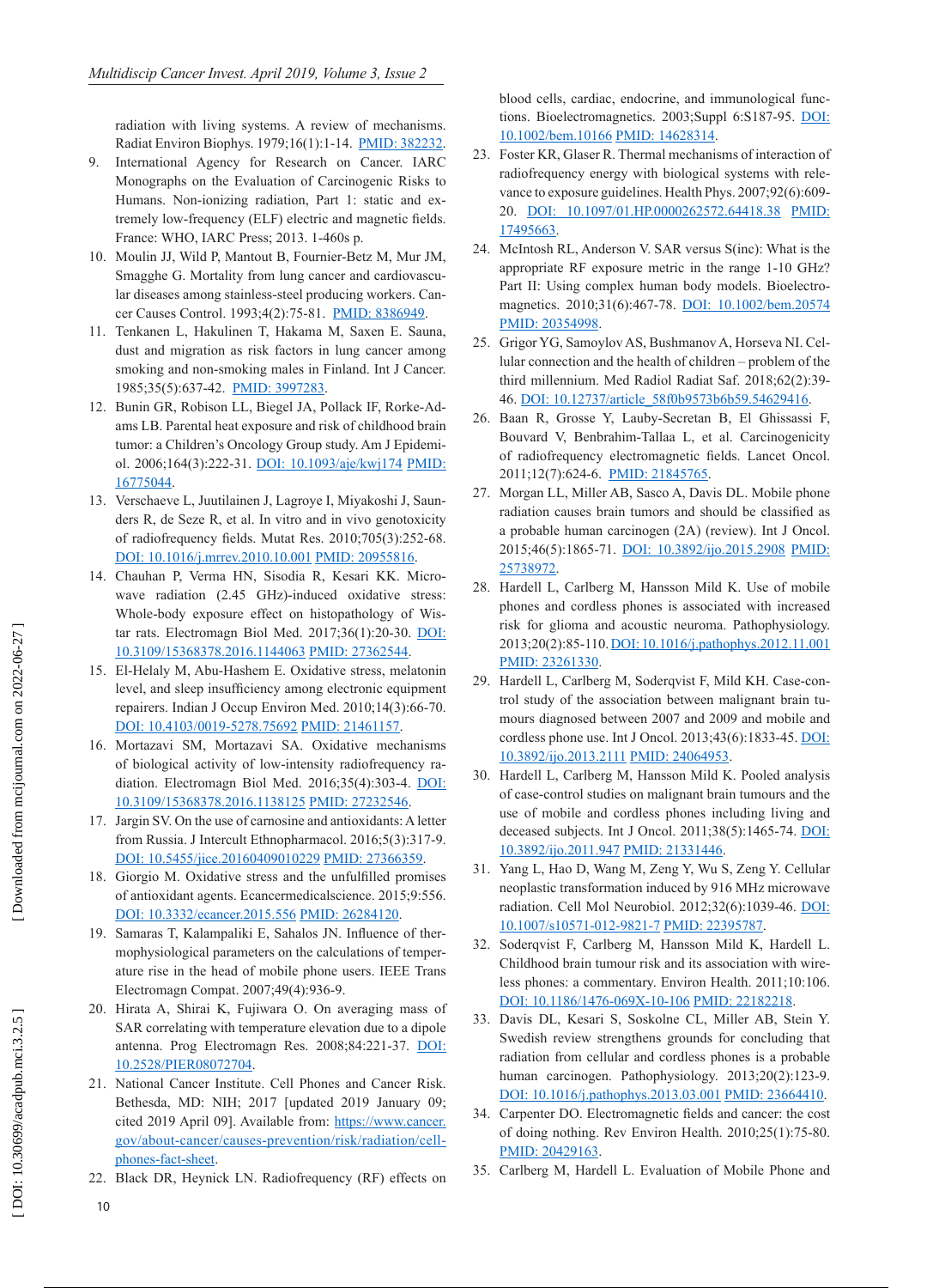Cordless Phone Use and Glioma Risk Using the Brad ford Hill Viewpoints from 1965 on Association or Cau - sation. Biomed Res Int. 2017;2017:9218486. [DOI:](http://dx.doi.org/10.1155/2017/9218486) [10.1155/2017/9218486](http://dx.doi.org/10.1155/2017/9218486) [PMID: 28401165](http://www.ncbi.nlm.nih.gov/pubmed/28401165) .

- 36. Bhargav H, Srinivasan TM, Varambally S, Gangadhar BN, Koka P. Effect of Mobile Phone-Induced Electromagnet ic Field on Brain Hemodynamics and Human Stem Cell Functioning: Possible Mechanistic Link to Cancer Risk and Early Diagnostic Value of Electronphotonic Imaging. J Stem Cells. 2015;10(4):287-94. [DOI: jsc.2015.10.4.287](http://dx.doi.org/jsc.2015.10.4.287) <u>[PMID: 27144830](http://www.ncbi.nlm.nih.gov/pubmed/27144830)</u>.
- 37. Yoon S, Choi JW, Lee E, An H, Choi HD, Kim N. Mobile phone use and risk of glioma: a case-control study in Korea for 2002-2007. Environ Health Toxicol. 2015;30:e2015015. [DOI: 10.5620/eht.e2015015](http://dx.doi.org/10.5620/eht.e2015015) [PMID: 26726040](http://www.ncbi.nlm.nih.gov/pubmed/26726040) .
- 38. Muscat JE, Malkin MG, Thompson S, Shore RE, Stellman SD, McRee D, et al. Handheld cellular telephone use and risk of brain cancer. JAMA. 2000;284(23):3001-7. [PMID:](http://www.ncbi.nlm.nih.gov/pubmed/11122586) [11122586](http://www.ncbi.nlm.nih.gov/pubmed/11122586) .
- 39. Schuz J, Jacobsen R, Olsen JH, Boice JD, Jr., McLaugh lin JK, Johansen C. Cellular telephone use and cancer risk: update of a nationwide Danish cohort. J Natl Cancer Inst. 2006;98(23):1707-13. [DOI: 10.1093/jnci/djj464](http://dx.doi.org/10.1093/jnci/djj464) [PMID:](http://www.ncbi.nlm.nih.gov/pubmed/17148772) [17148772](http://www.ncbi.nlm.nih.gov/pubmed/17148772) .
- 40. Inskip PD, Tarone RE, Hatch EE, Wilcosky TC, Shapiro WR, Selker RG, et al. Cellular-telephone use and brain tu mors. N Engl J Med. 2001;344(2):79-86. [DOI: 10.1056/](http://dx.doi.org/10.1056/NEJM200101113440201) [NEJM200101113440201](http://dx.doi.org/10.1056/NEJM200101113440201) [PMID: 11150357](http://www.ncbi.nlm.nih.gov/pubmed/11150357) .
- 41. Group IS. Brain tumour risk in relation to mobile telephone use: results of the INTERPHONE international casecontrol study. Int J Epidemiol. 2010;39(3):675-94. [DOI:](http://dx.doi.org/10.1093/ije/dyq079) [10.1093/ije/dyq079](http://dx.doi.org/10.1093/ije/dyq079) [PMID: 20483835](http://www.ncbi.nlm.nih.gov/pubmed/20483835) .
- 42. Alexiou GA, Sioka C. Mobile phone use and risk for intra cranial tumors. J Negat Results Biomed. 2015;14:23. [DOI:](http://dx.doi.org/10.1186/s12952-015-0043-7) [10.1186/s12952-015-0043-7](http://dx.doi.org/10.1186/s12952-015-0043-7) [PMID: 26699288](http://www.ncbi.nlm.nih.gov/pubmed/26699288) .
- 43. Grell K, Frederiksen K, Schuz J, Cardis E, Armstrong B, Siemiatycki J, et al. The Intracranial Distribution of Glio mas in Relation to Exposure From Mobile Phones: Anal yses From the INTERPHONE Study. Am J Epidemiol. 2016;184(11):818-28. [DOI: 10.1093/aje/kww082](http://dx.doi.org/10.1093/aje/kww082) [PMID:](http://www.ncbi.nlm.nih.gov/pubmed/27810856) <u>[27810856](http://www.ncbi.nlm.nih.gov/pubmed/27810856)</u>.
- 44. Swerdlow AJ, Feychting M, Green AC, Leeka Kheifets LK, Savitz DA, International Commission for Non-Ionizing Ra diation Protection Standing Committee on Epidemiology. Mobile phones, brain tumors, and the interphone study: where are we now? Environ Health Perspect. 2011;119(11):1534-8. [DOI: 10.1289/ehp.1103693](http://dx.doi.org/10.1289/ehp.1103693) [PMID: 22171384](http://www.ncbi.nlm.nih.gov/pubmed/22171384) .
- 45. Momoli F, Siemiatycki J, McBride ML, Parent ME, Rich ardson L, Bedard D, et al. Probabilistic Multiple-Bias Mod eling Applied to the Canadian Data From the Interphone Study of Mobile Phone Use and Risk of Glioma, Menin gioma, Acoustic Neuroma, and Parotid Gland Tumors. Am J Epidemiol. 2017;186(7):885-93. [DOI: 10.1093/aje/](http://dx.doi.org/10.1093/aje/kwx157) <u>[kwx157](http://dx.doi.org/10.1093/aje/kwx157) [PMID: 28535174](http://www.ncbi.nlm.nih.gov/pubmed/28535174)</u>.
- 46. Inskip PD, Hoover RN, Devesa SS. Brain cancer incidence trends in relation to cellular telephone use in the United States. Neuro Oncol. 2010;12(11):1147-51. **[DOI: 10.1093/](http://dx.doi.org/10.1093/neuonc/noq077)** [neuonc/noq077](http://dx.doi.org/10.1093/neuonc/noq077) [PMID: 20639214](http://www.ncbi.nlm.nih.gov/pubmed/20639214) .
- 47. Little MP, Rajaraman P, Curtis RE, Devesa SS, Inskip PD, Check DP, et al. Mobile phone use and glioma risk: com parison of epidemiological study results with incidence trends in the United States. BMJ. 2012;344:e1147. [DOI:](http://dx.doi.org/10.1136/bmj.e1147)  [10.1136/bmj.e1147](http://dx.doi.org/10.1136/bmj.e1147) [PMID: 22403263](http://www.ncbi.nlm.nih.gov/pubmed/22403263) .
- 48. Scientific Committee on Emerging Newly Identified Health Risks. Opinion on potential health effects of ex posure to electromagnetic fields. Bioelectromagnetics. 2015;36(6):480-4. [DOI: 10.1002/bem.21930](http://dx.doi.org/10.1002/bem.21930) [PMID:](http://www.ncbi.nlm.nih.gov/pubmed/26179386)  [26179386](http://www.ncbi.nlm.nih.gov/pubmed/26179386) .
- 49. Roosli M, Lagorio S, Schoemaker MJ, Schuz J, Feychting M. Brain and Salivary Gland Tumors and Mobile Phone Use: Evaluating the Evidence from Various Epidemiologi cal Study Designs. Annu Rev Public Health. 2019;40:221- 38. [DOI: 10.1146/annurev-publhealth-040218-044037](http://dx.doi.org/10.1146/annurev-publhealth-040218-044037) [PMID: 30633716](http://www.ncbi.nlm.nih.gov/pubmed/30633716) .
- 50. Alasdair P, Denis L. H, Lamburn G, Carroll MJ. Brain Tumours: Rise in Glioblastoma Multiforme Incidence in England 1995-2015 Suggests an Adverse Environ mental or Lifestyle Factor. J Environ Public Health. 2018;2018:7910754. [DOI: 10.1155/2018/7910754](http://dx.doi.org/10.1155/2018/7910754) .
- 51. Gittleman HR, Ostrom QT, Rouse CD, Dowling JA, de Blank PM, Kruchko CA, et al. Trends in central nervous system tumor incidence relative to other common cancers in adults, adolescents, and children in the United States, 2000 to 2010. Cancer. 2015;121(1):102-12. [DOI: 10.1002/](http://dx.doi.org/10.1002/cncr.29015) [cncr.29015](http://dx.doi.org/10.1002/cncr.29015) [PMID: 25155924](http://www.ncbi.nlm.nih.gov/pubmed/25155924) .
- 52. Ostrom QT, Bauchet L, Davis FG, Deltour I, Fisher JL, Langer CE, et al. The epidemiology of glioma in adults: a "state of the science" review. Neuro Oncol. 2014;16(7):896- 913. [DOI: 10.1093/neuonc/nou087](http://dx.doi.org/10.1093/neuonc/nou087) [PMID: 24842956](http://www.ncbi.nlm.nih.gov/pubmed/24842956).
- 53. Vrijheid M, Deltour I, Krewski D, Sanchez M, Cardis E. The effects of recall errors and of selection bias in epidemi ologic studies of mobile phone use and cancer risk. J Expo Sci Environ Epidemiol. 2006;16(4):371-84. [DOI: 10.1038/](http://dx.doi.org/10.1038/sj.jes.7500509) [sj.jes.7500509](http://dx.doi.org/10.1038/sj.jes.7500509) [PMID: 16773122](http://www.ncbi.nlm.nih.gov/pubmed/16773122) .
- 54. Meena JK, Verma A, Kohli C, Ingle GK. Mobile phone use and possible cancer risk: Current perspectives in In dia. Indian J Occup Environ Med. 2016;20(1):5-9. [DOI:](http://dx.doi.org/10.4103/0019-5278.183827)  [10.4103/0019-5278.183827](http://dx.doi.org/10.4103/0019-5278.183827) [PMID: 27390472](http://www.ncbi.nlm.nih.gov/pubmed/27390472) .
- 55. Sienkiewicz Z, Calderon C, Broom KA, Addison D, Gavard A, Lundberg L, et al. Are Exposures to Mul tiple Frequencies the Key to Future Radiofrequency Re search? Front Public Health. 2017;5:328. [DOI: 10.3389/](http://dx.doi.org/10.3389/fpubh.2017.00328) [fpubh.2017.00328](http://dx.doi.org/10.3389/fpubh.2017.00328) [PMID: 29276705](http://www.ncbi.nlm.nih.gov/pubmed/29276705) .
- 56. Vijayalaxmi, Prihoda TJ. Comprehensive Review of Quali ty of Publications and Meta-analysis of Genetic Damage in Mammalian Cells Exposed to Non-Ionizing Radiofrequen cy Fields. Radiat Res. 2019;191(1):20-30. [DOI: 10.1667/](http://dx.doi.org/10.1667/RR15117.1) [RR15117.1](http://dx.doi.org/10.1667/RR15117.1) [PMID: 30339042](http://www.ncbi.nlm.nih.gov/pubmed/30339042) .
- 57. Simko M, Remondini D, Zeni O, Scarfi MR. Qual ity Matters: Systematic Analysis of Endpoints Related to "Cellular Life" in Vitro Data of Radiofrequency Elec tromagnetic Field Exposure. Int J Environ Res Public Health. 2016;13(7). [DOI: 10.3390/ijerph13070701](http://dx.doi.org/10.3390/ijerph13070701) PMID: [27420084](http://www.ncbi.nlm.nih.gov/pubmed/27420084) .
- 58. Lerchl A, Klose M, Grote K, Wilhelm AF, Spathmann O, Fiedler T, et al. Tumor promotion by exposure to radiofre-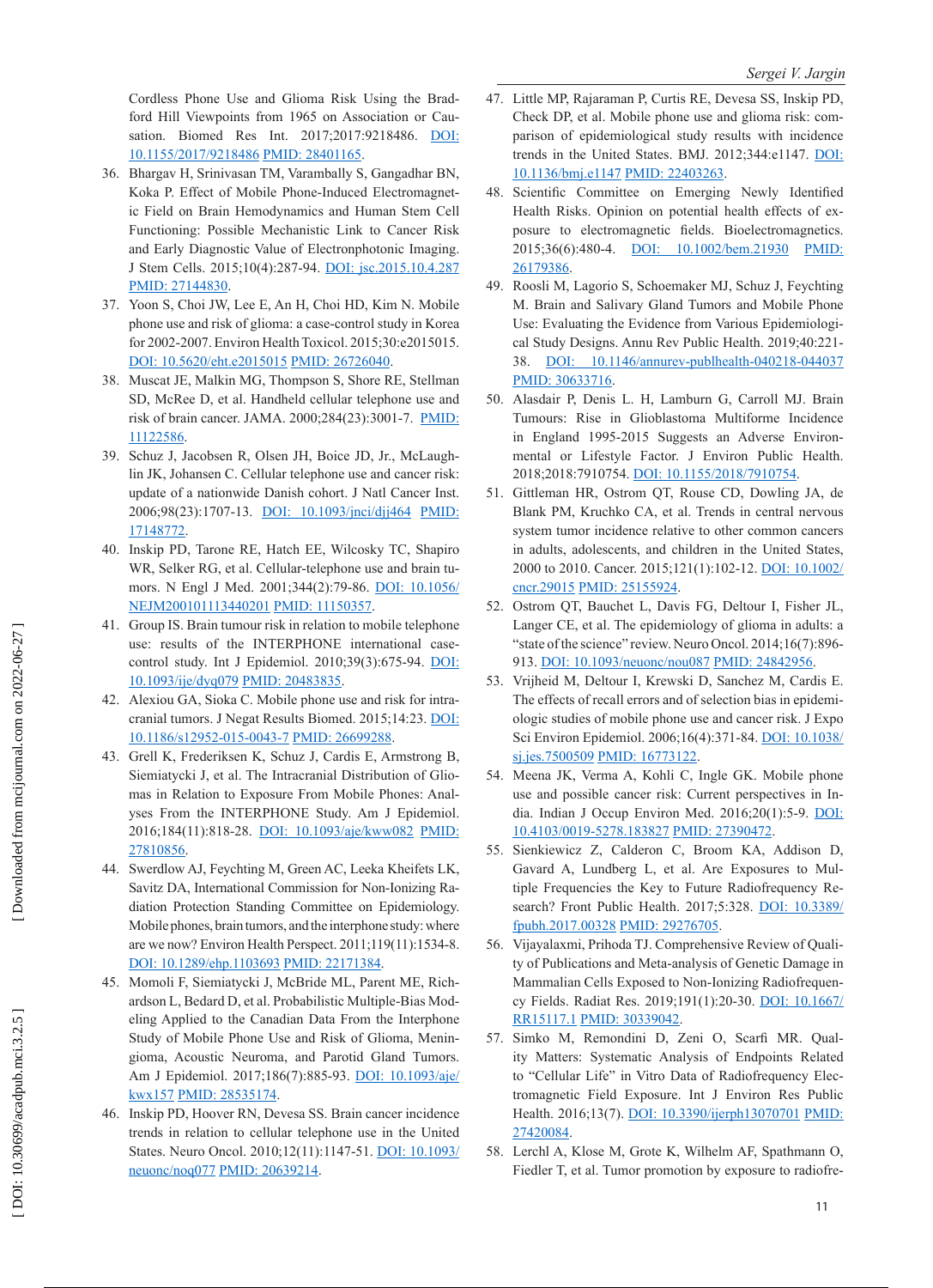#### *Multidiscip Cancer Invest. April 2019, Volume 3, Issue 2*

quency electromagnetic fields below exposure limits for hu mans. Biochem Biophys Res Commun. 2015;459(4):585- 90. <u>DOI: 10.1016/j.bbrc.2015.02.151 [PMID: 25749340](http://www.ncbi.nlm.nih.gov/pubmed/25749340)</u>.

- 59. Verschaeve L. Genetic effects of radiofrequency radia tion (RFR). Toxicol Appl Pharmacol. 2005;207(2 Sup pl):336-41. [DOI: 10.1016/j.taap.2005.03.028](http://dx.doi.org/10.1016/j.taap.2005.03.028) [PMID:](http://www.ncbi.nlm.nih.gov/pubmed/16019045)  [16019045](http://www.ncbi.nlm.nih.gov/pubmed/16019045) .
- 60. Tillmann T, Ernst H, Streckert J, Zhou Y, Taugner F, Hansen V, et al. Indication of cocarcinogenic potential of chronic UMTS-modulated radiofrequency exposure in an ethylni trosourea mouse model. Int J Radiat Biol. 2010;86(7):529- 41. [DOI: 10.3109/09553001003734501](http://dx.doi.org/10.3109/09553001003734501) [PMID: 20545575](http://www.ncbi.nlm.nih.gov/pubmed/20545575) .
- 61. Adair RK. Biophysical limits on athermal effects of RF and microwave radiation. Bioelectromagnetics. 2003;24(1):39- 48. [DOI: 10.1002/bem.10061](http://dx.doi.org/10.1002/bem.10061) [PMID: 12483664](http://www.ncbi.nlm.nih.gov/pubmed/12483664) .
- 62. Ketabi N, Mobasheri H, Faraji-Dana R. Electromagnetic fields (UHF) increase voltage sensitivity of membrane ion channels; possible indication of cell phone effect on liv ing cells. Electromagn Biol Med. 2015;34(1):1-13. [DOI:](http://dx.doi.org/10.3109/15368378.2013.844706)  [10.3109/15368378.2013.844706](http://dx.doi.org/10.3109/15368378.2013.844706) [PMID: 24236537](http://www.ncbi.nlm.nih.gov/pubmed/24236537) .
- 63. Mohammadzadeh M, Mobasheri H, Arazm F. Electromag netic field (EMF) effects on channel activity of nanopore OmpF protein. Eur Biophys J. 2009;38(8):1069-78. [DOI:](http://dx.doi.org/10.1007/s00249-009-0511-4)  [10.1007/s00249-009-0511-4](http://dx.doi.org/10.1007/s00249-009-0511-4) [PMID: 19603160](http://www.ncbi.nlm.nih.gov/pubmed/19603160) .
- 64. National Toxicology Program. Toxicology and Carcino genesis Studies in B6C3F1/N Mice Exposed to Whole-Body Radio Frequency Radiation at a Frequency (1,900 MHz) and Modulations (GSM and CDMA) Used by Cell Phones. Technical Report. USA: Public Health Service, Department of Health and Human Services; 2018 Novem ber. Report No.: NTP TR 596.
- 65. National Toxicology Program. Toxicology and carcino genesis studies in Hsd: Sprague Dawley sd rats exposed to whole-body radio frequency radiation at a frequency (900 MHz) and modulations (GSM and CDMA) used by cell phones. Technical Report. USA: Public Health Service, Department of Health and Human Services; 2018 Novem ber. Report No.: NTP TR 595.
- 66. Melnick RL. Commentary on the utility of the National Toxicology Program study on cell phone radiofrequency radiation data for assessing human health risks despite unfounded criticisms aimed at minimizing the findings of adverse health effects. Environ Res. 2019;168:1-6. [DOI:](http://dx.doi.org/10.1016/j.envres.2018.09.010)  [10.1016/j.envres.2018.09.010](http://dx.doi.org/10.1016/j.envres.2018.09.010) [PMID: 30243215](http://www.ncbi.nlm.nih.gov/pubmed/30243215) .
- 67. Falcioni L, Bua L, Tibaldi E, Lauriola M, De Angelis L, Gnudi F, et al. Report of final results regarding brain and heart tumors in Sprague-Dawley rats exposed from prena tal life until natural death to mobile phone radiofrequency field representative of a 1.8GHz GSM base station environ mental emission. Environ Res. 2018;165:496-503. [DOI:](http://dx.doi.org/10.1016/j.envres.2018.01.037)  [10.1016/j.envres.2018.01.037](http://dx.doi.org/10.1016/j.envres.2018.01.037) [PMID: 29530389](http://www.ncbi.nlm.nih.gov/pubmed/29530389) .
- 68. National Toxicology Program. Toxicology and Carcino genesis Studies of 60-HZ Magnetic Fields IN F344/N Rats and B6C3F1 Mice (Whole-body Exposure Studies). Tech nical Report. USA: Public Health Service, Department of Health and Human Services; 1999 Apr. Report No.: NTP TR 488 Contract No.: NIH Publication No. 99-3978.
- 69. Wyde ME, Horn TL, Capstick MH, Ladbury JM, Koepke

G, Wilson PF, et al. Effect of cell phone radiofrequency radiation on body temperature in rodents: Pilot studies of the National Toxicology Program's reverberation chamber exposure system. Bioelectromagnetics. 2018;39(3):190-9. [DOI: 10.1002/bem.22116](http://dx.doi.org/10.1002/bem.22116) [PMID: 29537695](http://www.ncbi.nlm.nih.gov/pubmed/29537695) .

- 70. Povazhnaia EL, Mambetalieva AS. [Extremely high fre quency therapy for the prevention of acute respiratory dis eases in children with chronic ENT and allergic diseases]. Vopr Kurortol Fizioter Lech Fiz Kult. 2010(5):17-21. [PMID: 21332086](http://www.ncbi.nlm.nih.gov/pubmed/21332086) .
- 71. Antropova MI, Dolin Iu S, Krylov OA, Shereshevskii OV. [UHF Therapy. Large Medical Encyclopedia]. Moscow: Soviet Encyclopedia. 1985;25:483-4.
- 72. Jargin S. Mobile phones: carcinogenic and other potential risks. J Environ Occup Sci. 2017;6:58-60.
- 73. Nikolaevskaia V. [Microwave therapy of ear, nose and throat diseases. Methodical letter]. Health Ministry of RS - FSR, Moscow. 1966.
- 74. Nikolaevskaia VP. [The use of microwave therapy in pa tients with chronic tonsillitis]. Vestn Otorinolaringol. 1966;28(6):31-4. **PMID**: 6003815.
- 75. Leitgeb N, Omerspahic A, Niedermayr F. Exposure of non-target tissues in medical diathermy. Bioelectromag netics. 2010;31(1):12-9. [DOI: 10.1002/bem.20521](http://dx.doi.org/10.1002/bem.20521) [PMID:](http://www.ncbi.nlm.nih.gov/pubmed/19711373) [19711373](http://www.ncbi.nlm.nih.gov/pubmed/19711373) .
- 76. International Commission on Non-Ionizing Radiation Pro tection. Guidelines for limiting exposure to time-varying electric and magnetic fields (1 Hz to 100 kHz). Health Phys. 2010;99(6):818-36. [DOI: 10.1097/HP.0b013e3181f06c86](http://dx.doi.org/10.1097/HP.0b013e3181f06c86) [PMID: 21068601](http://www.ncbi.nlm.nih.gov/pubmed/21068601).
- 77. Medeiros LN, Sanchez TG. Tinnitus and cell phones: the role of electromagnetic radiofrequency radiation. Braz J Otorhinolaryngol. 2016;82(1):97-104. **[DOI: 10.1016/j](http://dx.doi.org/10.1016/j.bjorl.2015.04.013).** [bjorl.2015.04.013](http://dx.doi.org/10.1016/j.bjorl.2015.04.013) [PMID: 26602000](http://www.ncbi.nlm.nih.gov/pubmed/26602000) .
- 78. Barth A, Winker R, Ponocny-Seliger E, Mayrhofer W, Ponocny I, Sauter C, et al. A meta-analysis for neurobehavioural effects due to electromagnetic field exposure emitted by GSM mobile phones. Occup Environ Med. 2008;65(5):342-6. [DOI: 10.1136/oem.2006.031450](http://dx.doi.org/10.1136/oem.2006.031450) [PMID:](http://www.ncbi.nlm.nih.gov/pubmed/17928386) [17928386](http://www.ncbi.nlm.nih.gov/pubmed/17928386) .
- 79. Regel SJ, Achermann P. Cognitive performance measures in bioelectromagnetic research--critical evaluation and recommendations. Environ Health. 2011;10(1):10. [DOI:](http://dx.doi.org/10.1186/1476-069X-10-10) [10.1186/1476-069X-10-10](http://dx.doi.org/10.1186/1476-069X-10-10) [PMID: 21266038](http://www.ncbi.nlm.nih.gov/pubmed/21266038) .
- 80. Valentini E, Ferrara M, Presaghi F, De Gennaro L, Cur cio G. Systematic review and meta-analysis of psycho motor effects of mobile phone electromagnetic fields. Occup Environ Med. 2010;67(10):708-16. [DOI: 10.1136/](http://dx.doi.org/10.1136/oem.2009.047027) [oem.2009.047027](http://dx.doi.org/10.1136/oem.2009.047027) [PMID: 20837651](http://www.ncbi.nlm.nih.gov/pubmed/20837651) .
- 81. Mutz J, Vipulananthan V, Carter B, Hurlemann R, Fu CHY, Young AH. Comparative efficacy and acceptability of nonsurgical brain stimulation for the acute treatment of major depressive episodes in adults: systematic review and net - work meta-analysis. BMJ. 2019;364:11079. [DOI: 10.1136](http://dx.doi.org/10.1136/bmj.l1079)/ [bmj.l1079](http://dx.doi.org/10.1136/bmj.l1079) [PMID: 30917990](http://www.ncbi.nlm.nih.gov/pubmed/30917990) .
- 82. Chervyakov AV, Chernyavsky AY, Sinitsyn DO, Piradov MA. Possible Mechanisms Underlying the Therapeutic Effects of Transcranial Magnetic Stimulation. Front Hum

DOI: 10.30699/acadpub.mci.3.2.5

 [\[ DOI: 10.30699/acadpub.mci.3.2.5 \]](http://dx.doi.org/10.30699/acadpub.mci.3.2.5) [\[ Downloaded from mcijournal.com on 202](https://mcijournal.com/article-1-214-en.html)2-06-27 ]

Downloaded from mcijournal.com on 2022-06-27

12